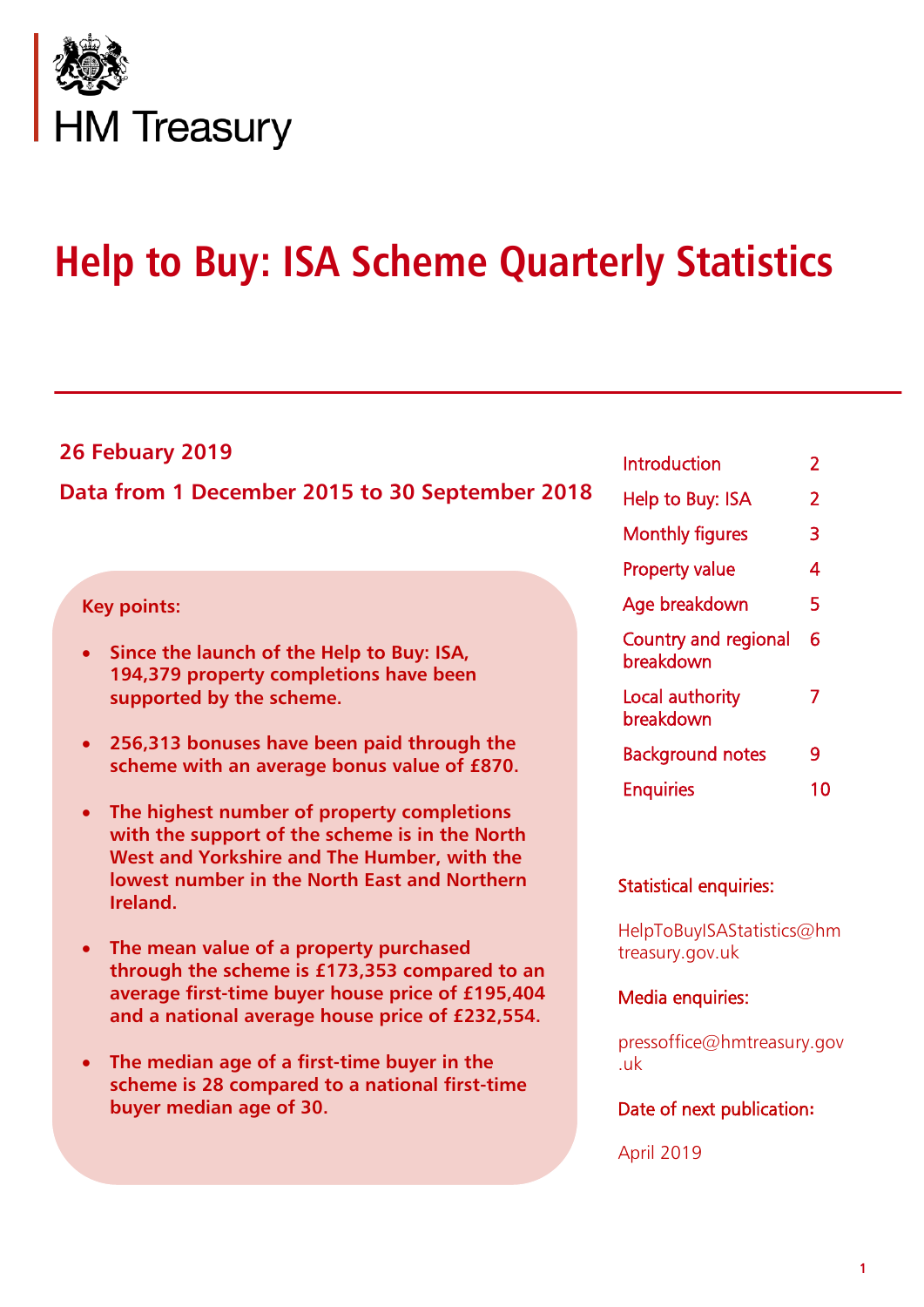# **Introduction**

This statistical release contains Official Statistics on the government's Help to Buy: ISA scheme, covering the number and value of bonuses paid, property completions by value, breakdowns by age and by geographical area. Excel tables with all the data set out in this release are available at:

[www.gov.uk/government/collections/official-statistics-on-the-help-to-buy-isa-scheme](http://www.gov.uk/government/collections/official-statistics-on-the-help-to-buy-isa-scheme)

The quarterly release of the Official Statistics for the Help to Buy: mortgage guarantee scheme can be found at:

[www.gov.uk/government/collections/help-to-buy-mortgage-guarantee-scheme-quarterly-statistics](http://www.gov.uk/government/collections/help-to-buy-mortgage-guarantee-scheme-quarterly-statistics)

The quarterly release of the Official Statistics for the Help to Buy: Equity Loan scheme can be found at:

[www.gov.uk/government/collections/help-to-buy-equity-loan-and-newbuy-statistics](http://www.gov.uk/government/collections/help-to-buy-equity-loan-and-newbuy-statistics)

In order to provide context for users of the Help to Buy: ISA scheme statistics, comparisons are made to various Council of Mortgage Lenders (CML) statistics, which cover the UK mortgage lending market as a whole. More information about CML statistics is available at:

[www.cml.org.uk/cml/statistics](http://www.cml.org.uk/cml/statistics)

# **Help to Buy: ISA**

The Help to Buy: ISA scheme was launched on 1 December 2015 with accounts available through banks, building societies and credit unions. The scheme enables people saving for their first home to receive a 25% boost to their savings from the Government when they buy a property of £250,000 or less (with a higher price limit of £450,000 in London). This means that for every £200 saved, first-time buyers can receive a government bonus of £50. The maximum government bonus is £3,000.

The scheme will be open to new savers until 30 November 2019. Help to Buy: ISA account holders can, however, continue saving into their account until 30 November 2029 when accounts will close to additional contributions. The Help to Buy: ISA government bonus must be claimed by 1 December 2030.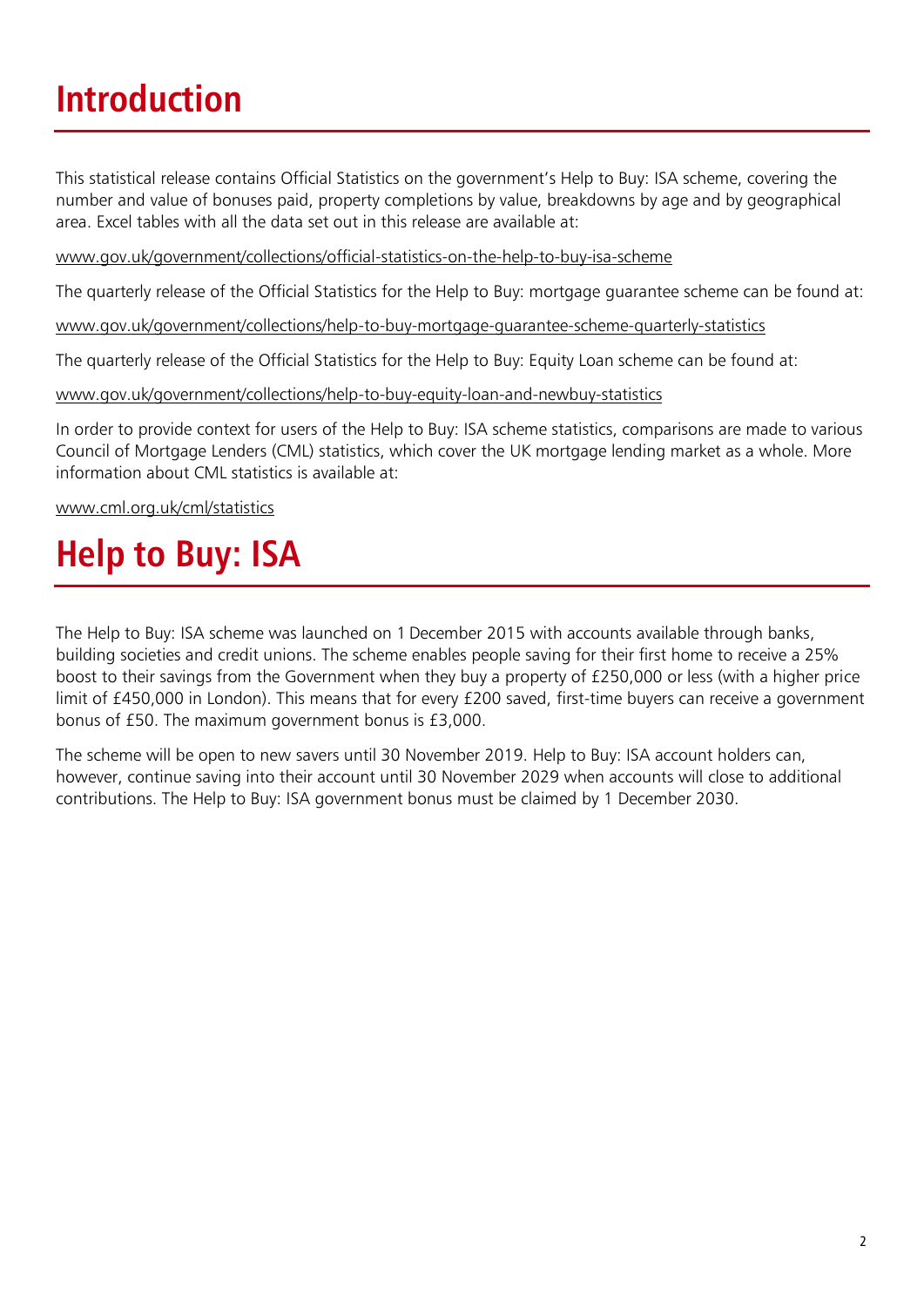# **Monthly figures**

Table 1 below shows the number of Help to Buy: ISA bonuses paid through the scheme alongside the number of property completions, the total value of bonuses paid and the total value of the properties purchased. There were 256,313 bonuses paid through the scheme to end of September 2018, which supported 194,379 property completions. The total value of the bonuses paid in this period was £223 million which were used to finance properties worth £33.7 billion in total.

|                 | <b>Bonuses</b> | <b>Total property</b><br>completions<br>1,2 | Value of<br>bonuses (fm) | <b>Value of properties</b><br>(fm) |
|-----------------|----------------|---------------------------------------------|--------------------------|------------------------------------|
| 2015            |                |                                             |                          |                                    |
| <b>December</b> |                |                                             |                          |                                    |
| 2016            |                |                                             |                          |                                    |
| January         |                |                                             |                          |                                    |
| February        | 370            | 245                                         | $\Omega$                 | 41                                 |
| <b>March</b>    | 1,647          | 1,193                                       | $\mathbf{1}$             | 195                                |
| <b>April</b>    | 3,229          | 2,270                                       | $\mathbf{1}$             | 371                                |
| May             | 3,619          | 2,631                                       | $\overline{2}$           | 442                                |
| June            | 6,011          | 4,232                                       | 3                        | 719                                |
| July            | 6,753          | 4,762                                       | $\overline{4}$           | 805                                |
| August          | 8,125          | 5,687                                       | 5                        | 970                                |
| September       | 7,991          | 5,631                                       | 5                        | 953                                |
| <b>October</b>  | 7,725          | 5,481                                       | 5                        | 936                                |
| November        | 8,447          | 6,096                                       | 6                        | 1,043                              |
| <b>December</b> | 8,344          | 6,074                                       | 6                        | 1,050                              |
| 2017            |                |                                             |                          |                                    |
| January         | 6,380          | 4,855                                       | 5                        | 831                                |
| February        | 6,961          | 5,298                                       | 5                        | 907                                |
| March           | 9,334          | 7,073                                       | $\overline{7}$           | 1,215                              |
| April           | 8,019          | 6,064                                       | $\overline{7}$           | 1,036                              |
| <b>May</b>      | 9,344          | 7,100                                       | 8                        | 1,226                              |
| June            | 10,848         | 8,260                                       | 9                        | 1,435                              |
| July            | 9,904          | 7,483                                       | 9                        | 1,311                              |
| August          | 10,769         | 8,274                                       | 10                       | 1,442                              |
| September       | 9,246          | 7,082                                       | 9                        | 1,232                              |
| October         | 9,751          | 7,499                                       | 9                        | 1,290                              |

#### **Table 1: Number of bonuses paid, property completions, total value of bonuses and properties from December 2015 to September 2018**

-1 Total property completions include property purchases where confirmation of completion is still being awaited from the acting solicitor or conveyancer.

2 Total property completions is lower than the total bonuses paid as multiple bonuses can be used for a single property, i.e. a couple each with a Help to Buy: ISA buying a property together.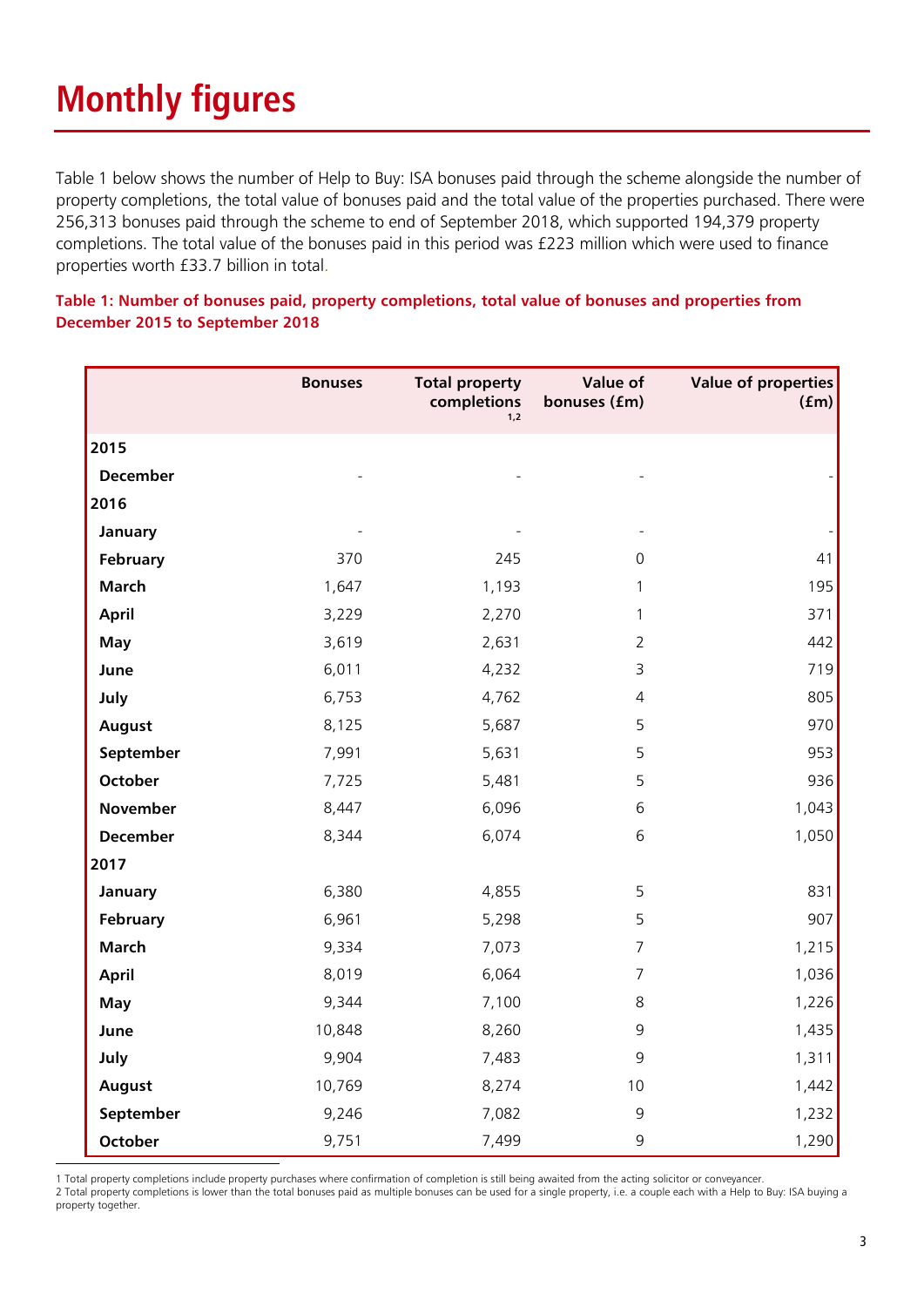| November                         | 10,149  | 7,789   | 10  | 1,351  |
|----------------------------------|---------|---------|-----|--------|
| <b>December</b>                  | 8,861   | 6,862   | 9   | 1,220  |
| 2018                             |         |         |     |        |
| January                          | 7,251   | 5,594   | 7   | 980    |
| Febuary                          | 7,348   | 5,669   | 8   | 991    |
| <b>March</b>                     | 9,509   | 7,329   | 10  | 1,288  |
| April                            | 8,214   | 6,324   | 9   | 1,094  |
| <b>May</b>                       | 10,264  | 8,109   | 11  | 1,411  |
| June                             | 11,137  | 8,847   | 12  | 1,559  |
| July                             | 10,164  | 8,130   | 11  | 1,436  |
| August                           | 11,268  | 8,937   | 13  | 1,591  |
| September                        | 9,331   | 7,499   | 11  | 1,325  |
| <b>Total to end</b><br>September | 256,313 | 194,379 | 223 | 33,696 |

# **Property value**

-

Table 2 below shows the number of property completions supported by the scheme broken down by property value. The mean value of a property completion in the Help to Buy: ISA scheme to the end of September 2018 was £173,353, compared to the average first-time buyer price of £195,404<sup>3</sup> and the average UK house price of £232,554 4 . 72% of completions were in the lower value bands of £200,000 or less. 21% of completions were on properties valued at between £200,000 and £250,000. This reflects the fact that most completions in the scheme have been on properties outside London, in regions where prices are typically lower.

| Table 2: Bonuses and property completions from December 2015 to September 2018, by property value |  |  |  |  |  |  |  |  |  |  |
|---------------------------------------------------------------------------------------------------|--|--|--|--|--|--|--|--|--|--|
|---------------------------------------------------------------------------------------------------|--|--|--|--|--|--|--|--|--|--|

| <b>Price band</b>     | <b>Bonuses</b> |         | Total property completions Percentage of total completions (%) <sup>5</sup> |
|-----------------------|----------------|---------|-----------------------------------------------------------------------------|
| $£0 - £100,000$       | 27,341         | 23,687  | 12%                                                                         |
| $£100,000 - £150,000$ | 73,063         | 57,251  | 29%                                                                         |
| £150,000 - £200,000   | 81,356         | 59,427  | 31%                                                                         |
| £200,000 - £250,000   | 55,724         | 39,919  | 21%                                                                         |
| £250,000 - £300,000   | 3,474          | 2,691   | $1\%$                                                                       |
| £300,000 - £350,000   | 5,333          | 3,998   | 2%                                                                          |
| £350,000 - £400,000   | 5,283          | 3,942   | 2%                                                                          |
| £400,000 - £450,000   | 4,739          | 3,465   | 2%                                                                          |
| All properties        | 256,313        | 194,379 | 100%                                                                        |

<sup>3</sup> Source: https://www.gov.uk/government/publications/uk-house-price-index-summary-september-2018/uk-house-price-index-summary-september-2018

<sup>4</sup> Source: https://www.gov.uk/government/publications/uk-house-price-index-summary-september-2018/uk-house-price-index-summary-september-2018 5 Due to rounding, numbers may not add up to 100%.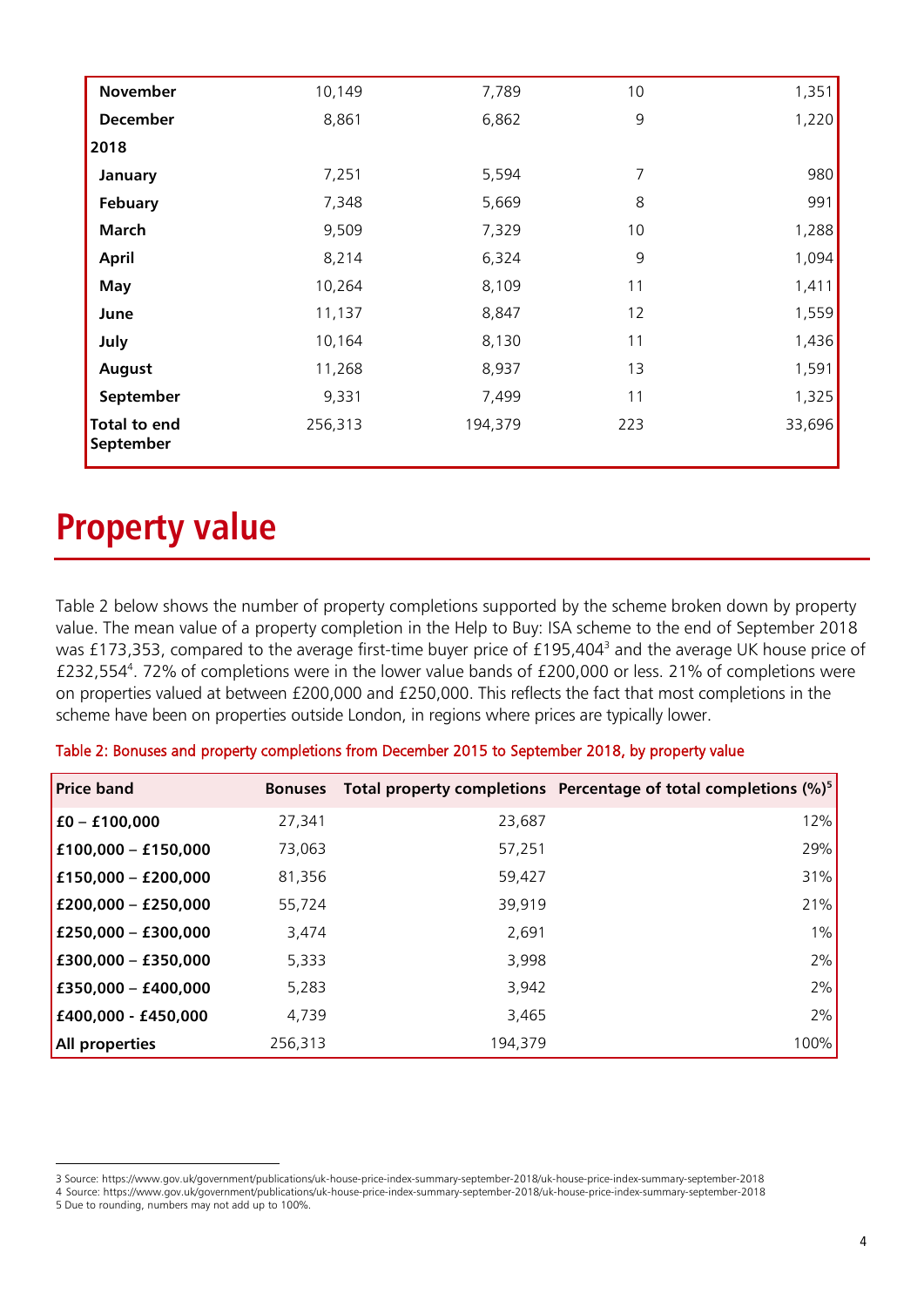

#### **Chart 1: Property completions from December 2015 to September 2018, by property value**

# **Age breakdown**

Table 3 shows the number of bonuses paid, broken down by age of first-time buyer.

67% of first-time buyers that have been supported by the scheme were between the ages of 25 to 34. The median age of a first-time buyer in the scheme is 28 compared to a median first-time buyer age across the market in the same period of 30<sup>6</sup>.

<sup>-</sup>6 Source: The Council of Mortgage Lenders industry data for median age of first-time buyers.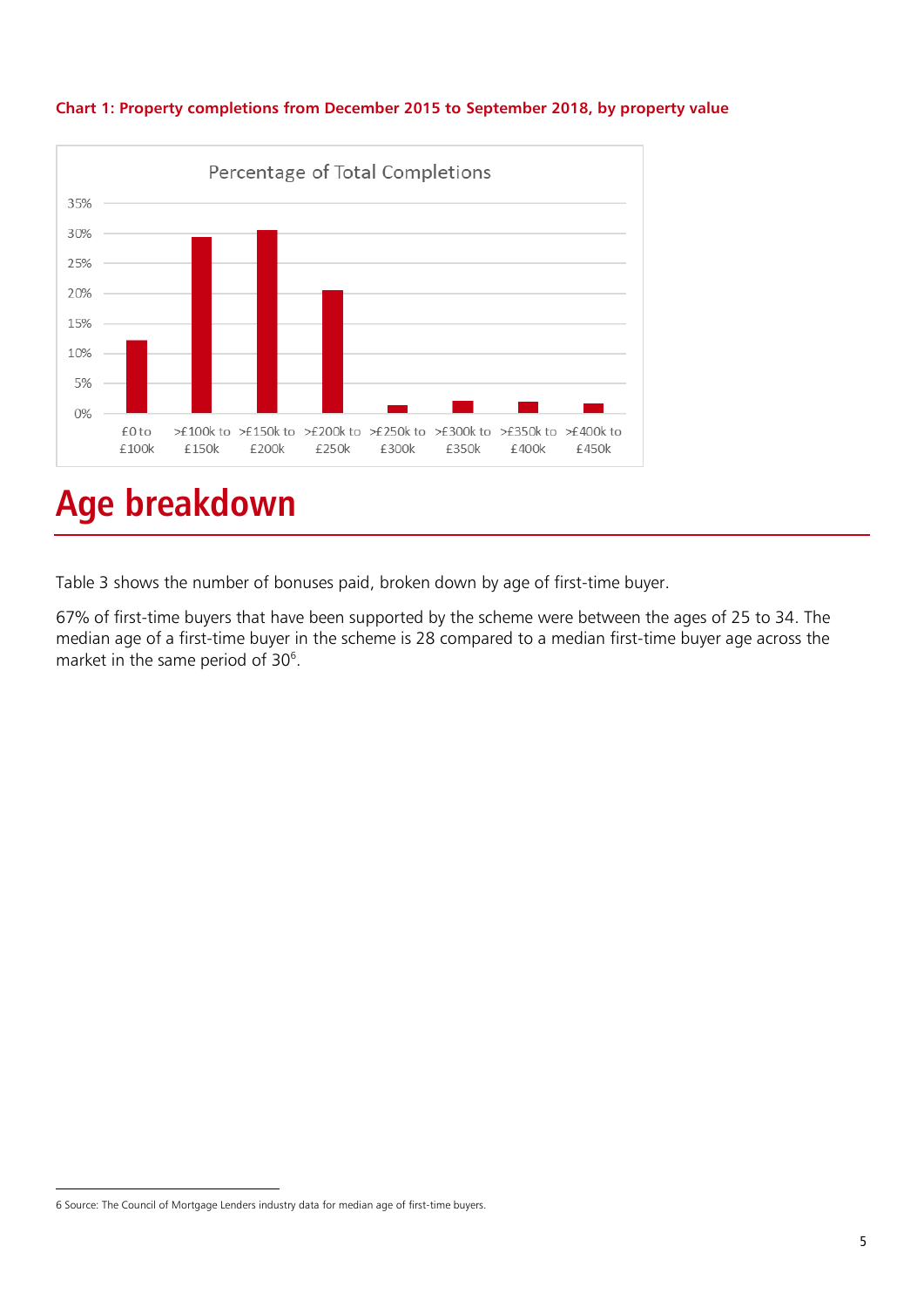| Age          | <b>Bonuses</b> | <b>Total property</b><br>completions <sup>7</sup> | Percentage of total<br>bonuses $(\%)^8$ |
|--------------|----------------|---------------------------------------------------|-----------------------------------------|
| $<$ 18 years |                |                                                   | $0\%$                                   |
| 18 to 24     | 57,317         | 42,404                                            | 22%                                     |
| 25 to 34     | 171,470        | 130,044                                           | 67%                                     |
| 35 to 49     | 26,504         | 21,099                                            | 10%                                     |
| 50 to 64     | 974            | 794                                               | $0\%$                                   |
| $65+$        | 47             | 37                                                | $0\%$                                   |
| <b>Total</b> | 256,313        | 194,379                                           | 100%                                    |

#### **Table 3: Bonuses and property completions from December 2015 to September 2018, by age**

#### **Chart 2: Bonuses from December 2015 to September 2018, by age**



# **Country and regional breakdowns**

Table 4 shows the country and regional distribution of the number of bonuses paid and property completions through the scheme in each region of England<sup>9</sup> as well as in the devolved administrations. It also shows a country and regional breakdown of the mean property value.

Scotland accounted for 9% of property completions, Wales accounted for 5% of property completions and Northern Ireland accounted for 2% of property completions.

77% of bonuses paid were in England and this supported 76% of total property completions through the scheme. London and the South East received 15% of total bonuses paid and made up 16% of total property

www.ons.gov.uk/methodology/geography/ukgeographies

<sup>-</sup>7 Property completions by age band is allocated by splitting the property in two to account for where multiple bonuses are used for a single property.

<sup>8</sup> Due to rounding, numbers may not add up to 100%.

<sup>9</sup> The regions used in this publication are based on regions as defined by the ONS. ONS data regions can be found here: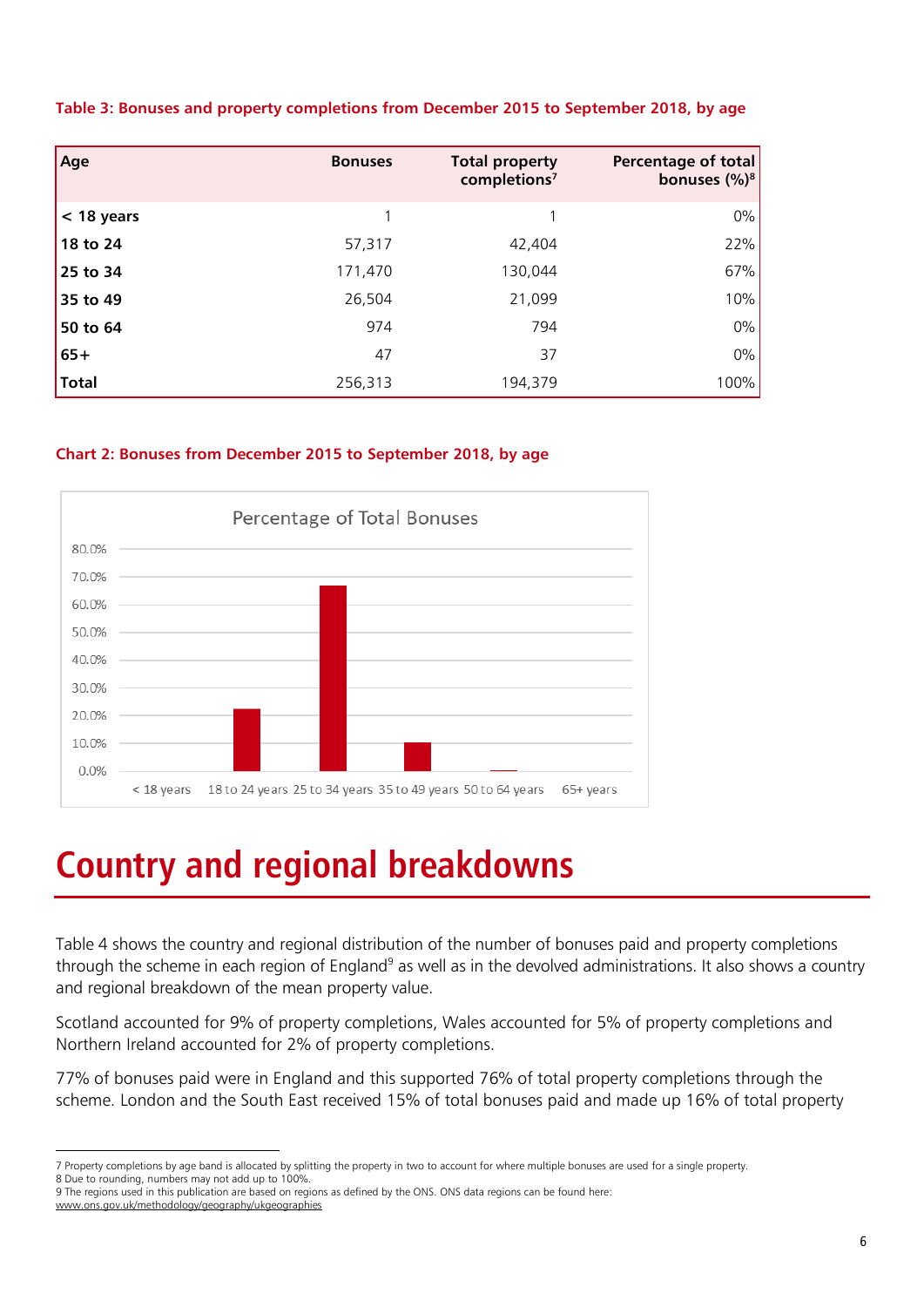completions. At a regional level a higher number of property completions were supported by the scheme in the North West and Yorkshire and The Humber.

**Table 4: Number of bonuses and mean bonus paid, property completions and mean property value from December 2015 to September 2018, by country/region<sup>10</sup>**

| Country/<br><b>Region</b>   | <b>Bonuses</b> | Percentage of<br>total bonuses<br>(% ) | <b>Mean</b><br>bonus<br>paid (f) | Property<br>completions | Percentage<br>of total<br>completions<br>(%) | Mean property<br>value $(f)$ |
|-----------------------------|----------------|----------------------------------------|----------------------------------|-------------------------|----------------------------------------------|------------------------------|
| <b>United</b><br>Kingdom    | 256,313        | 100%                                   | 870                              | 194,379                 | 100%                                         | 173,353                      |
| Great<br><b>Britain</b>     | 230,317        | 90%                                    | 865                              | 175,229                 | 90%                                          | 174,509                      |
| <b>England</b><br>and Wales | 208,653        | 81%                                    | 869                              | 158,011                 | 81%                                          | 178,216                      |
| <b>England</b>              | 196,174        | 77%                                    | 871                              | 148,484                 | 76%                                          | 180,350                      |
| <b>North East</b>           | 11,094         | 4%                                     | 832                              | 8,555                   | 4%                                           | 136,286                      |
| <b>North West</b>           | 34,084         | 13%                                    | 859                              | 25,943                  | 13%                                          | 148,838                      |
| Yorkshire<br>and The Humber | 25,706         | 10%                                    | 854                              | 19,472                  | 10%                                          | 145,990                      |
| <b>East Midlands</b>        | 22,401         | 9%                                     | 855                              | 16,783                  | 9%                                           | 156,424                      |
| <b>West Midlands</b>        | 23,314         | 9%                                     | 872                              | 17,494                  | 9%                                           | 161,347                      |
| East                        | 16,365         | 6%                                     | 875                              | 12,237                  | 6%                                           | 185,001                      |
| London                      | 21,750         | 8%                                     | 937                              | 16,776                  | 9%                                           | 322,330                      |
| <b>South East</b>           | 18,771         | 7%                                     | 885                              | 14,295                  | 7%                                           | 190,512                      |
| South West                  | 22,689         | 9%                                     | 862                              | 16,929                  | 9%                                           | 181,151                      |
| <b>Wales</b>                | 12,479         | 5%                                     | 844                              | 9,527                   | 5%                                           | 144,957                      |
| <b>Scotland</b>             | 21,664         | 8%                                     | 829                              | 17,218                  | 9%                                           | 140,489                      |
| <b>Northern Ireland</b>     | 6,645          | 3%                                     | 846                              | 4,846                   | 2%                                           | 133,450                      |
| Other                       | 19,351         | 8%                                     | 927                              | 14,304                  | 7%                                           | 172,710                      |
| <b>Total</b>                | 256,313        | 100%                                   | 870                              | 194,379                 | 100%                                         | 173,353                      |

-

<sup>10</sup> Due to rounding, numbers may not add up to 100%.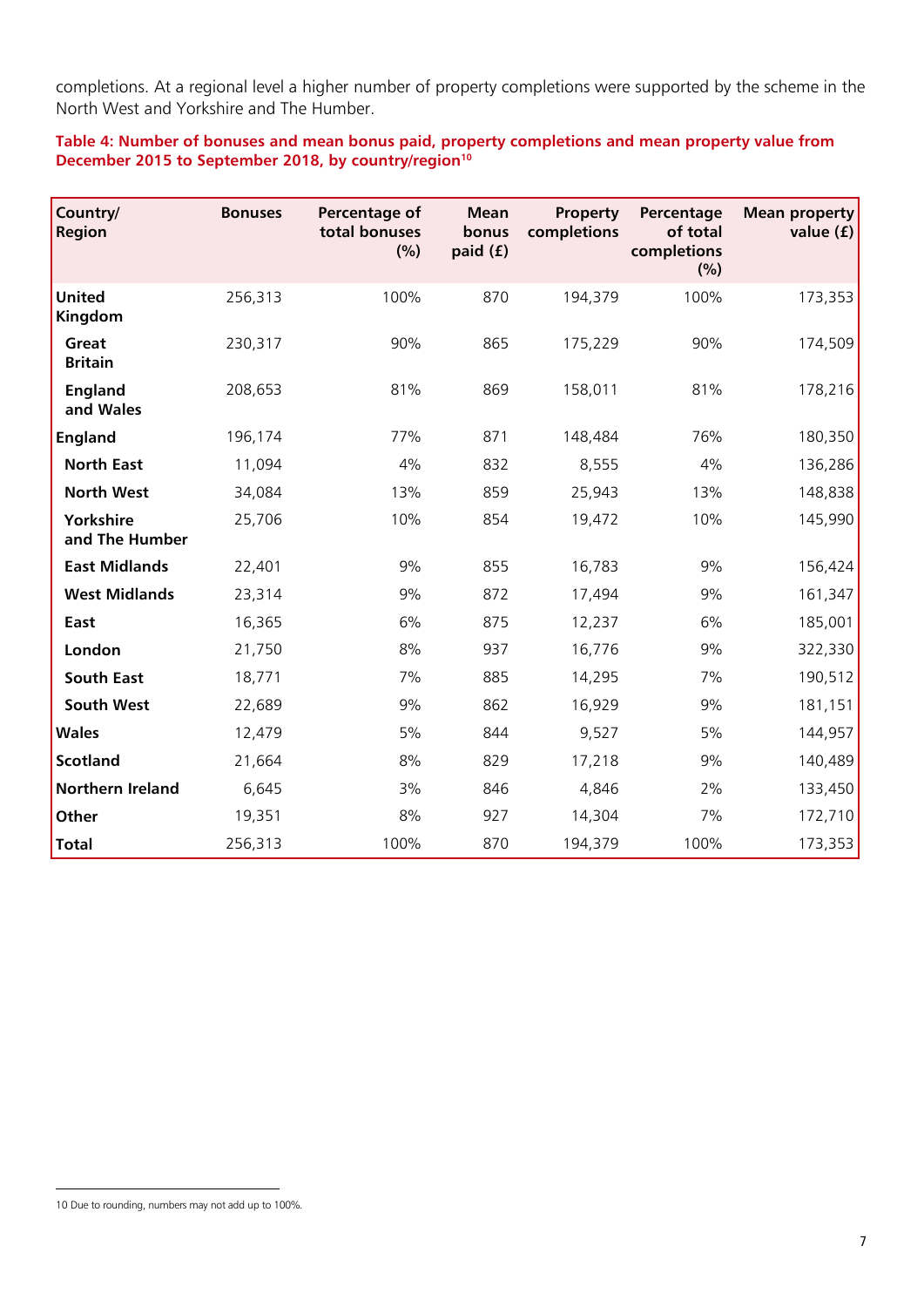# **Local authority breakdown**

Map 1 overleaf shows the number of bonuses paid through the Help to Buy: ISA scheme by local authority from 1 December 2015 to 31 September 2018.

Accompanying tables are available to download alongside this release:

Table 5: Breakdown by local authority, England, Scotland, Wales and Northern Ireland.

Table 6: Breakdown by postcode district, England, Scotland, Wales and Northern Ireland.

Table 7: Breakdown by constituency, England, Scotland, Wales and Northern Ireland.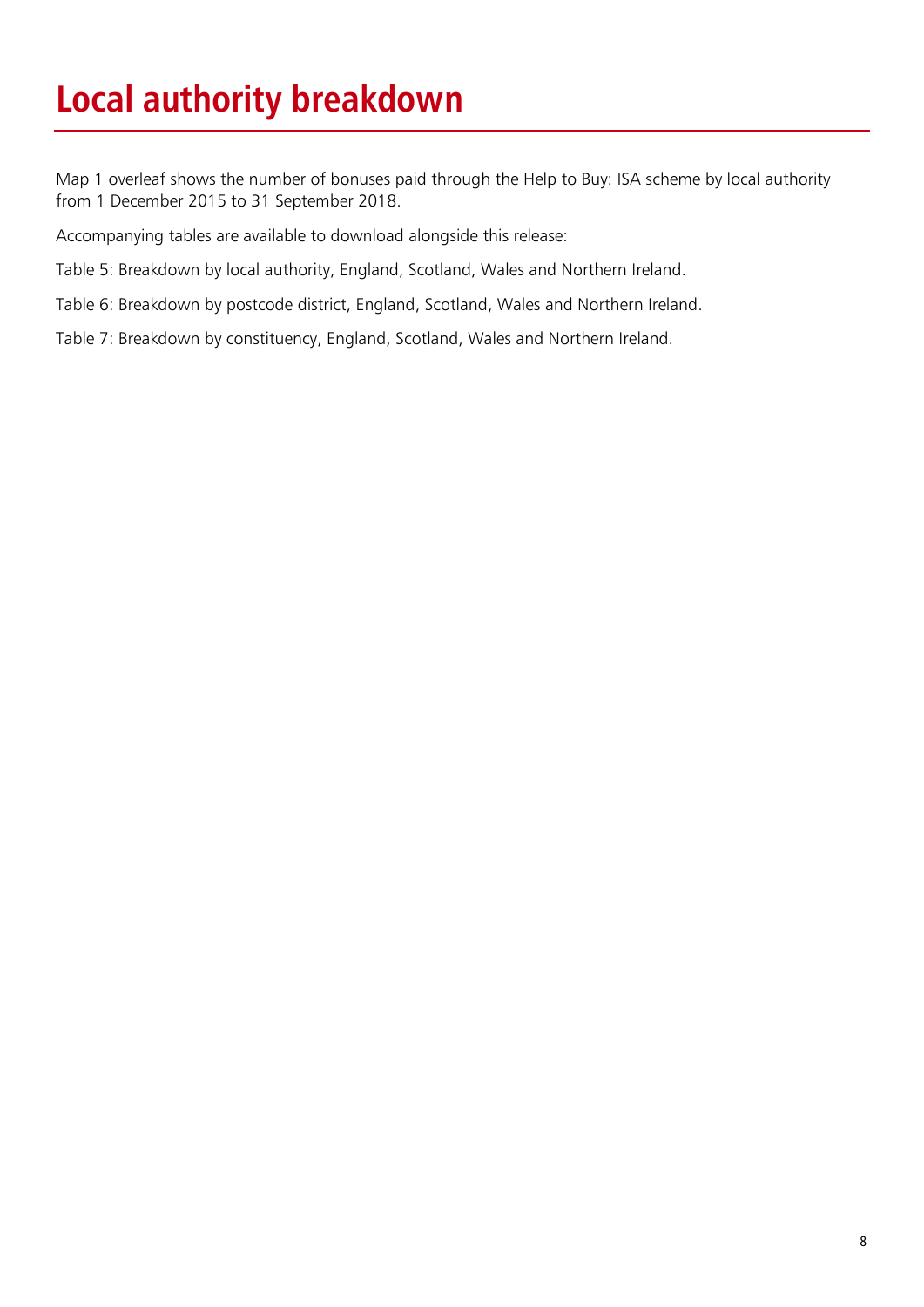**Map 1: Number of bonuses paid through the Help to Buy: ISA from December 2015 to September 2018, by local authority, UK<sup>11</sup>**

Value of Help to Buy ISA bonus payments by **Local Authority** September 2018



*NB: Contains Ordinance Survey data © Crown Copyright and database right 2014 Contains Royal Mail data © Royal Mail copyright and database right 2014 Contains National Statistics data © Crown copyright and database right 2014*

<sup>-</sup>11 Where the number of bonuses paid falls on the boundary between two bands, it is allocated on the lower band, i.e. 200 number of bonuses paid will be included in the 0- 200 band.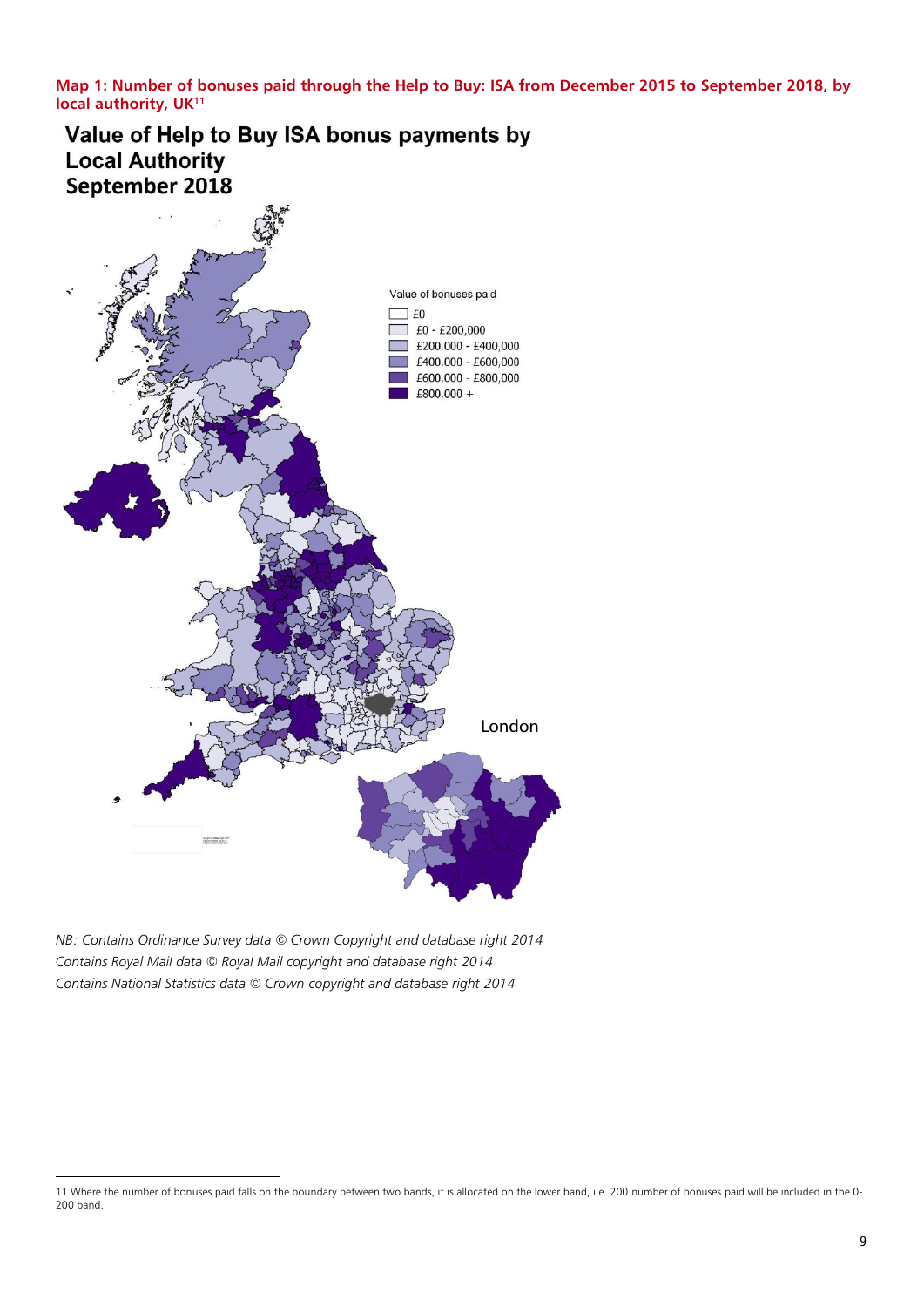# **Background notes**

# **Data collection**

UK Asset Resolution corporate services (UKARcs), who administer the scheme on behalf of HM Treasury, collect data from providers participating in the scheme in accordance with monitoring and reporting requirements set by HM Treasury.

### **Data quality**

Both UKARcs and HM Treasury quality assure the data, using IT solutions and manual processes.

### **Audit and financial reporting**

The scheme requires a rigorous audit regime to monitor and enforce compliance with the eligibility criteria and scheme rules. Providers are required to conduct internal audits, in addition to administrator audits carried out by UKARcs to seek assurance as to the provider's compliance with the scheme rules.

### **Mean and median**

The following explanation uses property value as an example, but the median and mean are used in the same way throughout the publication. The median property value is the midway point of all the properties values included in the analysis. That is, if there were 101 property completions during a time period and they were ranked by value, the median property value would be the value in the middle i.e., that has 50 house prices above it and 50 house prices below it.

This differs to the arithmetic mean value, which equates to the average price – adding the property values together and then dividing this by the number of completions included in the analysis.

It can be useful to look at both the mean and median with property values. Extreme values at either end of the scale can skew the mean. Therefore, the median can give users an additional way of interpreting the data.

### **Revisions policy**

This policy has been developed in accordance with the UK Statistics Authority Code of Practice for Official Statistics and the Treasury Revisions policy:

#### [www.gov.uk/government/uploads/system/uploads/attachment\\_data/file/191042/statistics\\_revisions\\_policy.pdf](http://www.gov.uk/government/uploads/system/uploads/attachment_data/file/191042/statistics_revisions_policy.pdf)

There are two types of revision covered by the policy above, unscheduled revisions and scheduled revisions.

In line with the policy above, if a significant unscheduled revision is needed (for example from an error in the result of the compilation, imputation or dissemination process), the statistical release and accompanying tables would be updated with a correction notice as soon as is practical.

There should be relatively few scheduled revisions as the data is compiled from established administrative systems. Where there are scheduled revisions these will be indicated in the time series and highlighted in the release.

### **Users of the data**

The data is used for monitoring the delivery of the Help to Buy: ISA scheme by users including the public, Parliament, financial and housing companies and markets. They are also used to inform wider government policy on housing.

### **Data sources**

The publications of this scheme use the official UK House Price Index (UK HPI) which replaces the existing, and